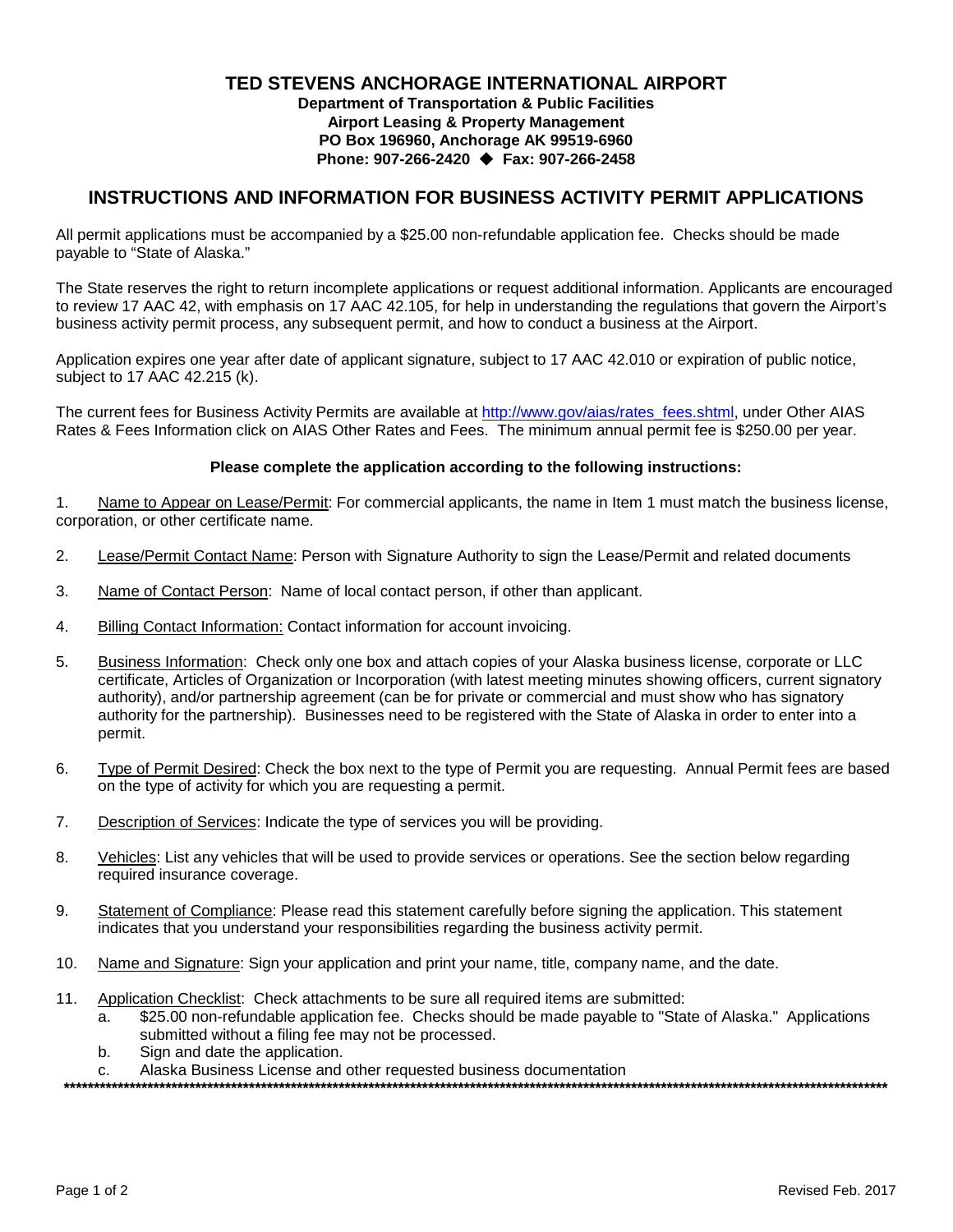**INSURANCE:** In most cases, the permittee is required to carry adequate insurance to protect both the permittee and the State against comprehensive public liability and property damage. The terms and limits of the insurance requirements will be based on the risks relative to the permittee's operations. This may include:

- ♦ Depending on type of uses requested:
	- Commercial General Liability insurance with coverage limits not less than \$1,000,000 combined single limit per occurrence **and** Comprehensive Automobile Liability with coverage limits not less than \$1,000,000; **or**
	- ▶ Commercial General Liability insurance with coverage limits not less than \$5,000,000 combined single limit per occurrence **and** Comprehensive Automobile Liability with coverage limits not less than \$1,000,000; and
- ♦ Comprehensive Automobile Liability insurance with coverage of not less than \$1,000,000 combined single limit per occurrence and aggregate per year and \$100,000 per person bodily injury sublimits; and
- ♦ Worker's Compensation insurance coverage for all employees engaged in work, as required under AS 23.30; and
- State of Alaska named as Additional Insured; and
- ♦ Waiver of Subrogation endorsement with respect to Worker's Compensation and Automobile Liability insurance; and
- ♦ 30-day Notice of Cancellation

(It is suggested that the applicant investigate the cost of such coverage prior to submitting an application.)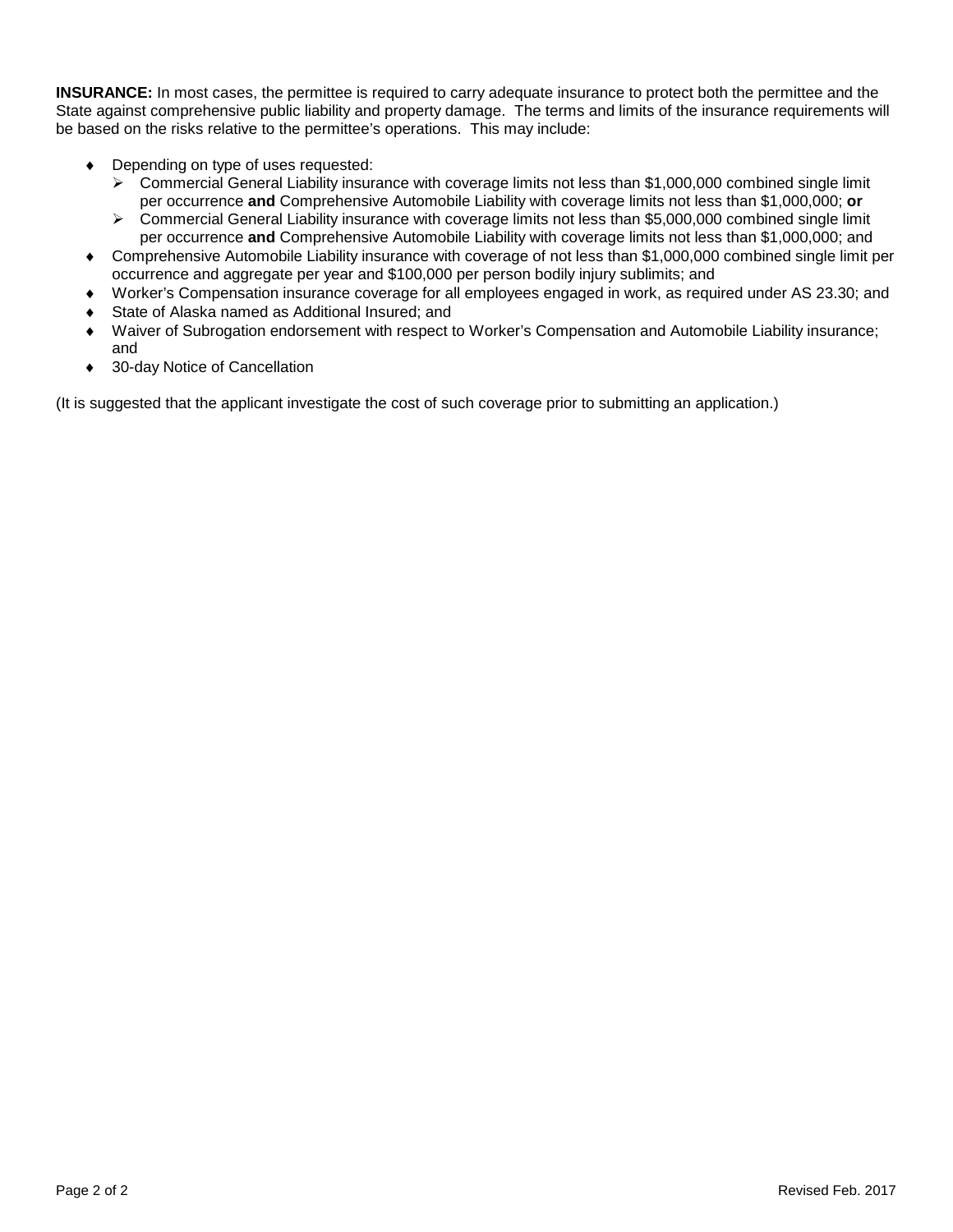### **TED STEVENS ANCHORAGE INTERNATIONAL AIRPORT STATE OF ALASKA, DEPARTMENT OF TRANSPORTATION AND PUBLIC FACILITIES AIRPORT LEASING & PROPERTY MANAGEMENT**

# **BUSINESS ACTIVITY PERMIT APPLICATION**

| 1. Name to Appear on Lease/Permit (Must match name on                                                                                                                                                                                |      |       | 4. Billing Contact Information:                                                                                                                                                                                                                                                                                                                                                                                                  |                      |          |
|--------------------------------------------------------------------------------------------------------------------------------------------------------------------------------------------------------------------------------------|------|-------|----------------------------------------------------------------------------------------------------------------------------------------------------------------------------------------------------------------------------------------------------------------------------------------------------------------------------------------------------------------------------------------------------------------------------------|----------------------|----------|
| Alaska Business License):                                                                                                                                                                                                            |      |       |                                                                                                                                                                                                                                                                                                                                                                                                                                  |                      |          |
| Name: <u>example and the series of the series of the series of the series of the series of the series of the series of the series of the series of the series of the series of the series of the series of the series of the ser</u> |      |       |                                                                                                                                                                                                                                                                                                                                                                                                                                  |                      |          |
| 2. Lease/Permit Contact Name (Person with Signature                                                                                                                                                                                  |      |       |                                                                                                                                                                                                                                                                                                                                                                                                                                  |                      |          |
| Authority):                                                                                                                                                                                                                          |      |       |                                                                                                                                                                                                                                                                                                                                                                                                                                  |                      |          |
|                                                                                                                                                                                                                                      |      |       |                                                                                                                                                                                                                                                                                                                                                                                                                                  |                      |          |
|                                                                                                                                                                                                                                      |      |       | Phone: ( )                                                                                                                                                                                                                                                                                                                                                                                                                       |                      |          |
|                                                                                                                                                                                                                                      |      |       | FAX: ( )                                                                                                                                                                                                                                                                                                                                                                                                                         |                      |          |
|                                                                                                                                                                                                                                      |      |       |                                                                                                                                                                                                                                                                                                                                                                                                                                  |                      |          |
|                                                                                                                                                                                                                                      |      |       |                                                                                                                                                                                                                                                                                                                                                                                                                                  |                      |          |
| FAX: ( )                                                                                                                                                                                                                             |      |       | 5. If Applicant is a business, indicate which type below and<br>provide documentation as required in the instructions.                                                                                                                                                                                                                                                                                                           |                      |          |
|                                                                                                                                                                                                                                      |      |       | Individual<br>$\Box$ Partnership<br>$\Box$ Corporation $\Box$ Limited Liability Company (LLC)                                                                                                                                                                                                                                                                                                                                    |                      |          |
|                                                                                                                                                                                                                                      |      |       | Are you registered to do business in the State of Alaska?<br>$\Box$ Yes $\Box$ No                                                                                                                                                                                                                                                                                                                                                |                      |          |
|                                                                                                                                                                                                                                      |      |       | 6. Type of agreement desired (check applicable box):                                                                                                                                                                                                                                                                                                                                                                             |                      |          |
| 3. Name of Local Contact Person<br>$\left(\begin{array}{cc} 0 & 0 \end{array}\right)$<br>FAX:<br>e-mail:<br><u> 1989 - Johann John Stone, marking and de format and de format and design and design and design and design an</u>     |      |       | <b>Ground Handling Service</b><br><b>Commercial Fueling Service</b><br><b>Valet Parking Service</b><br><b>Mobile Food Service</b><br><b>Aircraft Maintenance or Repair Services</b><br>Distribution of Pre-Ordered Merchandise<br><b>Tour Reception Service</b><br><b>Catering Service for In-Flight Meals</b><br>Other: and the contract of the contract of the contract of the contract of the contract of the contract of the |                      |          |
| 7. Description of services and operations proposed (attach additional pages as needed):                                                                                                                                              |      |       |                                                                                                                                                                                                                                                                                                                                                                                                                                  |                      |          |
|                                                                                                                                                                                                                                      |      |       |                                                                                                                                                                                                                                                                                                                                                                                                                                  |                      |          |
| 8. List any vehicles that will be used to provide services or operations under this permit (attach additional pages if necessary):                                                                                                   |      |       |                                                                                                                                                                                                                                                                                                                                                                                                                                  |                      |          |
| Year                                                                                                                                                                                                                                 | Make | Model | License Plate #                                                                                                                                                                                                                                                                                                                                                                                                                  | <b>Issuing State</b> | Serial # |
|                                                                                                                                                                                                                                      |      |       |                                                                                                                                                                                                                                                                                                                                                                                                                                  |                      |          |
|                                                                                                                                                                                                                                      |      |       |                                                                                                                                                                                                                                                                                                                                                                                                                                  |                      |          |
|                                                                                                                                                                                                                                      |      |       |                                                                                                                                                                                                                                                                                                                                                                                                                                  |                      |          |